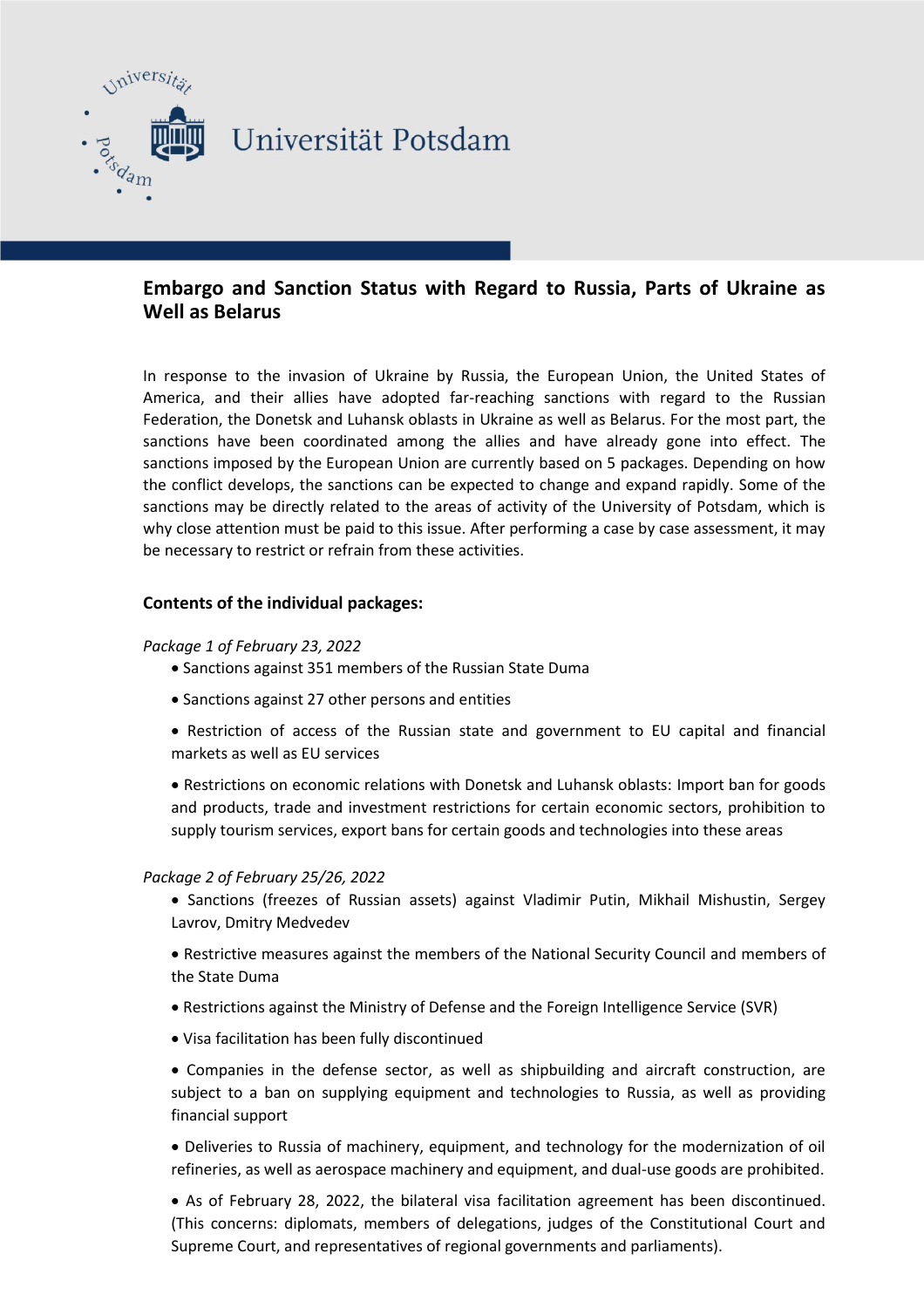# *Package 3 of February 28, 2022*

- Partial ban of Russia from international payment system SWIFT
- Sanctions against the Russian Central Bank

In the meantime, Russia has also imposed counter-sanctions, which further restrict foreign currency payments. It appears that payment obligations can only be settled in rubles, and certain account requirements also apply.

### *Package 4 of March 9, 2022*

 Three Belarusian banks were also excluded from the SWIFT system, which makes money transfers almost impossible. Transactions with the central bank have been banned, and Belarusian shares may no longer be traded. Financial transfers to the EU are severely restricted; euros may no longer be delivered to Belarus.

 There are now sanctions on the export to Russia of maritime goods and radio communications technology. Another 160 individuals have also been added to the sanction list. This includes 14 oligarchs and high-profile businessmen who are active in key sectors of the economy that are a major source of revenue for the Russian Federation, as well as 146 members of Russia's Federation Council

# *Package 5 of April 8, 2022*

- Ban on imports of coal and other solid fossil fuels from Russia
- Entry ban for Russian and Belarusian road transport companies into the EU
- Import ban on other goods such as wood, cement, seafood, and alcoholic beverages
- Export ban on jet fuel and other goods to Russia

#### **Consequences of the embargo measures for the University of Potsdam**

In addition to measures relating to individuals, particular attention must be paid to import and export restrictions. The export of military equipment and dual-use goods is explicitly prohibited with immediate effect.

The transfer and provision of technical support (= transfer of knowledge) of technology and software relevant to military equipment and dual-use is also prohibited.

Where relevant, the transfer of goods, technology, and technical support from the defense, shipbuilding, aircraft, aerospace, and oil refining sectors is not permitted, either directly or indirectly, to the Russian Federation. Cooperation in these areas with Russian universities and research institutions is prohibited.

The provision of funds and economic resources to the sanctioned individuals is prohibited.

Visa facilitation for Russian citizens has been discontinued. It is likely that entry into the European Community will be made very difficult or impossible for Russian academics and scientists.

If still permitted, the restrictions on the use of the international payment system SWIFT make it considerably more difficult or perhaps impossible to transfer funds to the Russian Federation. As a result of Russia's counter-sanctions, payments for any services or cooperation contributions to Russian clients and partners are no longer possible.

Furthermore, EU airspace is currently closed for flights to and from Russia. The blocking of transport routes disrupts the movement of goods between the EU and Russia, which is why direct shipments of goods and items to and from Russia is difficult or even impossible.